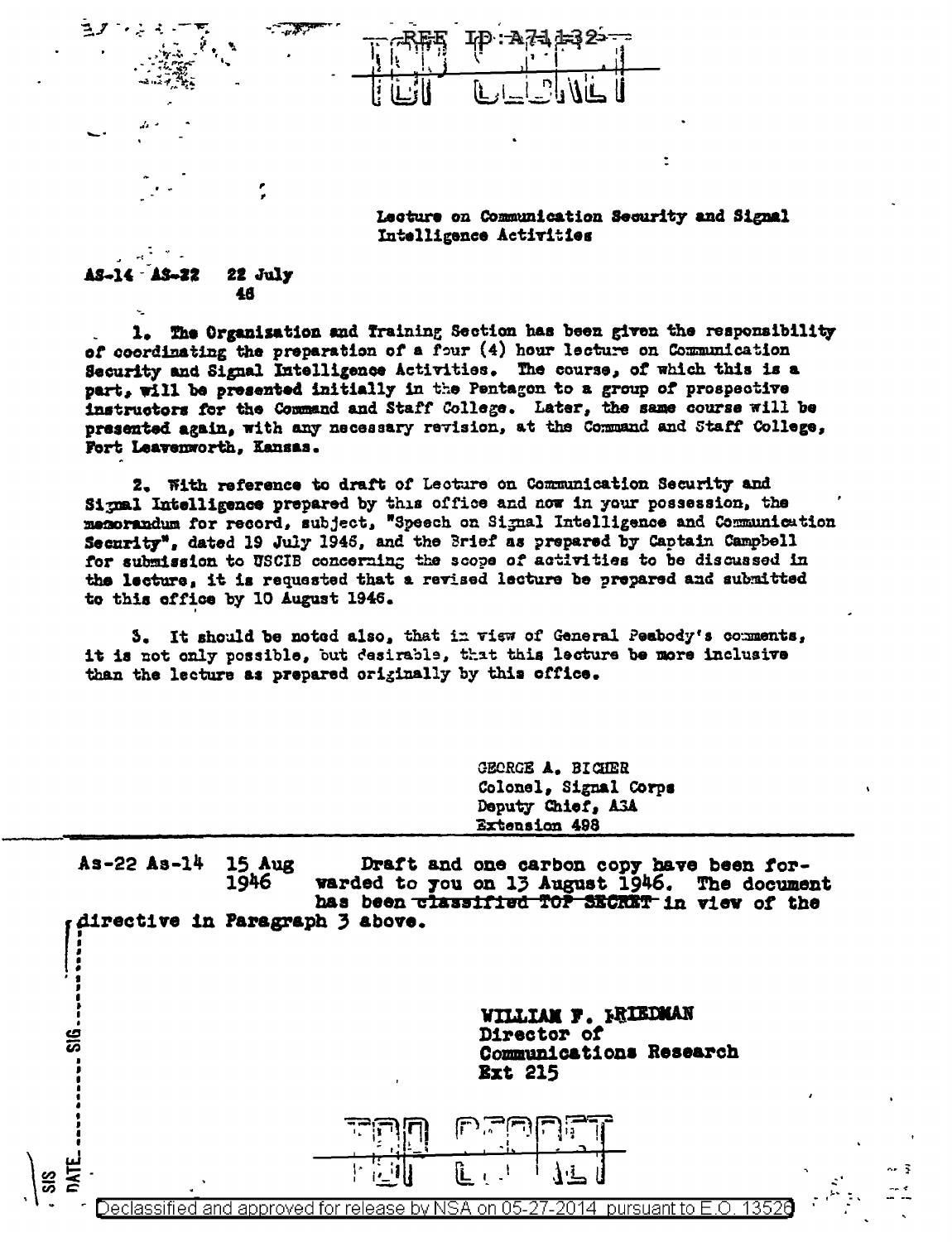REF ID: A71132 TOP SECRET ULTRA

**OUTLINE OF COURSE** 

 $\sqrt{\text{F}}$ our) periods of 50 minutes each)

First Period - - - 50 Minutes

<del>-SECRIFT</del> By Authority of the Commanding

Intilals

**Estimated** Time Re**quired** (Minutes)

15

- I.
- "MAGIC" "The Effect"

(A recital of about 10 or 12 dramatic incidents and cases wherein the results obtained by signal intelligence or communications security played the principal role).

"The Cause" - or how it's done.

- l. Signal intelligence - the central clue. Reasons for withholding publicity.
- 2. Very brief history of cryptography and cryptanalysis. but going back only to World War I.
- 3. How the responsibilities and activities were scattered through several agencies after World War I.
- 4. Necessity for integration -
	- In respect to cryptanalytic activities. **a.** 
		- In respect to cryptographic activities. b.
		- In respect to both activities, because of inter $c_{\bullet}$ action on each other.
		- Brief statement of how the necessary integration d. 15 was brought about by 6 Sept. 1945 directive.
- III. Signal Intelligence Operations - General

## l. Introductory

- Responsibilities of Intelligence Officer<br>Responsibilities of Hollow Of the several à
- b. . kinds of intelligence.
- Comparison of reliability, timeliness, and cost ë. of signal intelligence with the same factors in the case of other kinds of intelligence.
- ď. Necessity for occasional checking with information from other sources.
- 2. Operations involved in obtaining signal intelligence.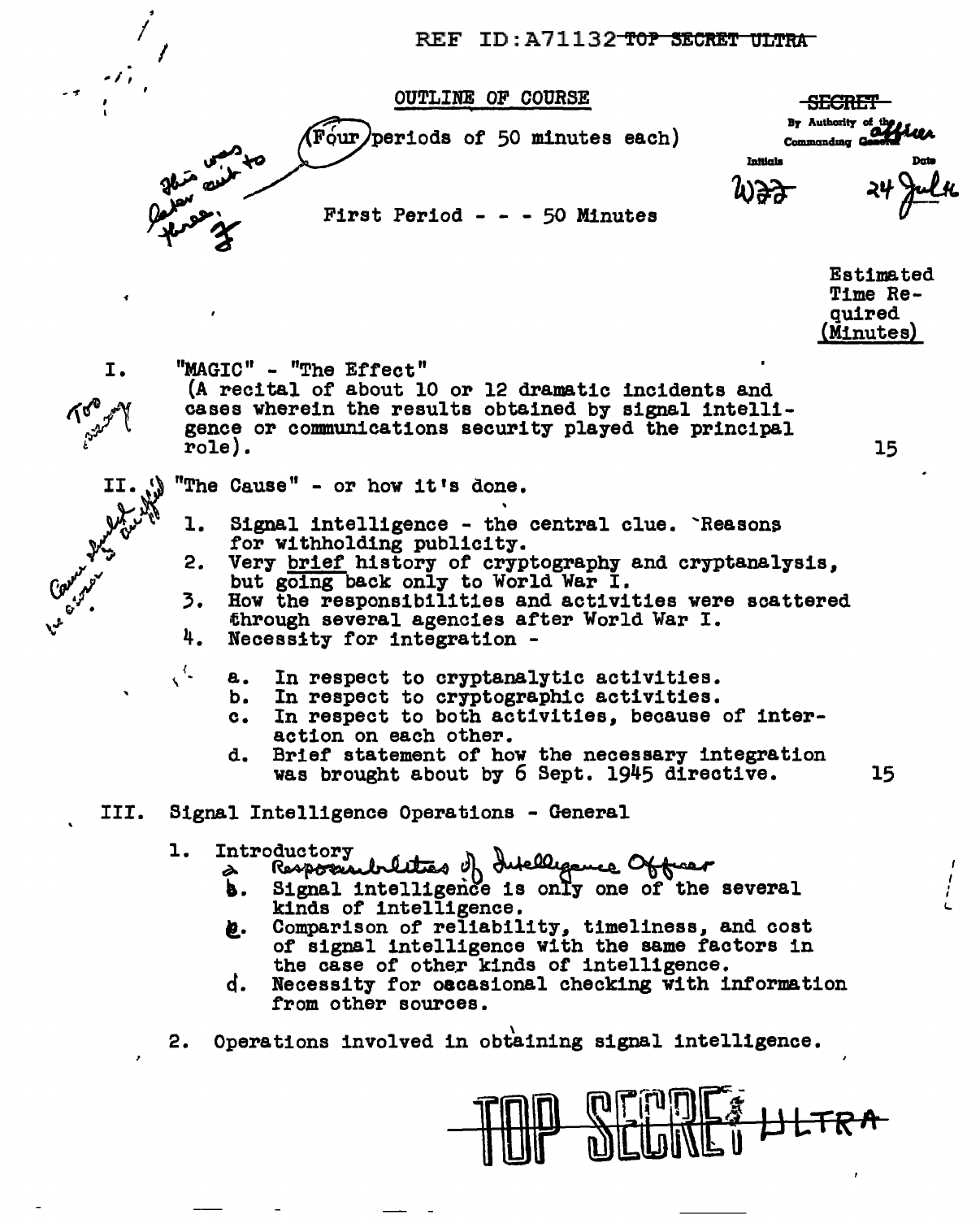

 $\mathbf{I}% _{0}\left( \mathbf{I}_{0}\right)$ 

 $\epsilon$ 

 $-7$ 

 $\mathbf{Q}_i$ 

 $\mathbf{I}$ 

 $\overline{z}$ 

 $\lambda$ 

 $\epsilon$ 

مد



∽…

 $\mathbf{A}$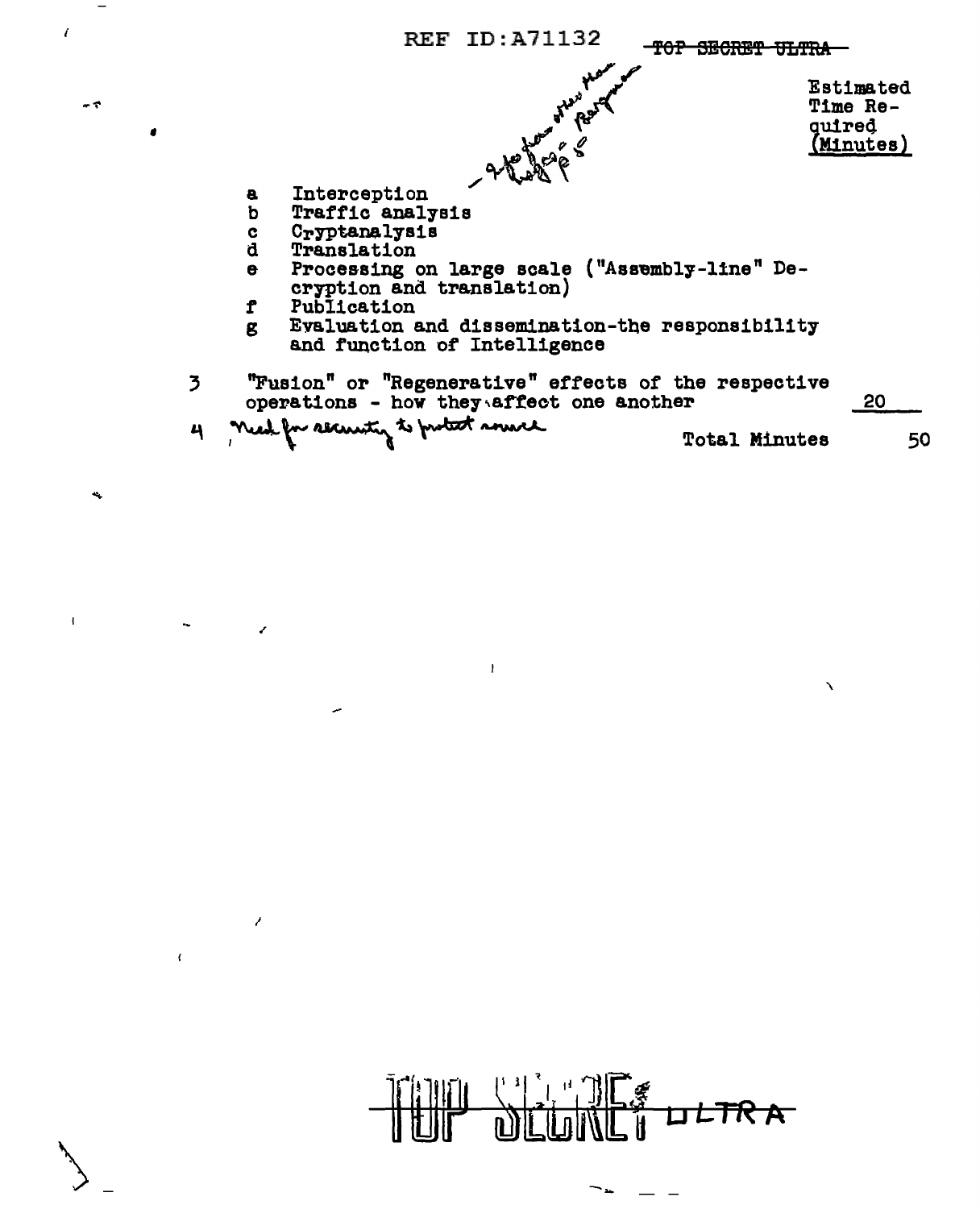## REF ID: A7113<del>2rop SECRET ULTRA</del>

Second Period - - - 50 Minutes

Estimated Time Reouired Minutes) :

- IV. Intercept Operations.
	- 1. General or introductory--(Operating data-freq, calls, schedules; types of nets and workings; radio pro-<br>cedures; operators chatter; D/F, RFP, Tina; other collateral information).
	- 2. Strategic and tactical intercept. (Differences and similarities. Difficulties in fixing line of demar-. cation between functions and activities at fixed and mobile stations).
	- 3. Primary bases of and factors in interception efficiency.
	- 4. How the ASA Officer and the Intelligence Officer can be of assistance to each other in this phase.  $\sim 10$
- v. Traffic Analysis
	- 1. Introductory-an analogy to make clear what it is about.
	- 2. Techniques.<br>3. How traffic
	- How traffic analysis and cryptanalysis assist and affect each other.
	- 4. The importance of traffic analysis when cryptanalysis is unsuccessful.<br>5. The intelligence derivable from traffic analysis--its
	- The intelligence derivable from traffic analysis--its limitations, dangers, and possibilities. 10
- VI. Cryptanalysis
	- 1.
	- 2.
	- '· 4.
	- Introductory remarks Progress made in last 25 years.<br>High level (or strategic) vs medium and low-level (or tactical) cryptanalytic operations.<br>Size and nature of organizations required for efficiency.<br>Requirements in reg
	- s. Priorities and intercept control. (How priorities are determined by the relationships among intelligence, T/A, C/A).
	- 6. Special role played by rapid communications in success-<br>ful signal intelligence operations.
	- $\vert$ 7. How. the ASA Officer and the Intelligence Officer can be of mutual assistance in the production and most effective use of signal intelligence.<br>Total Minutes 50

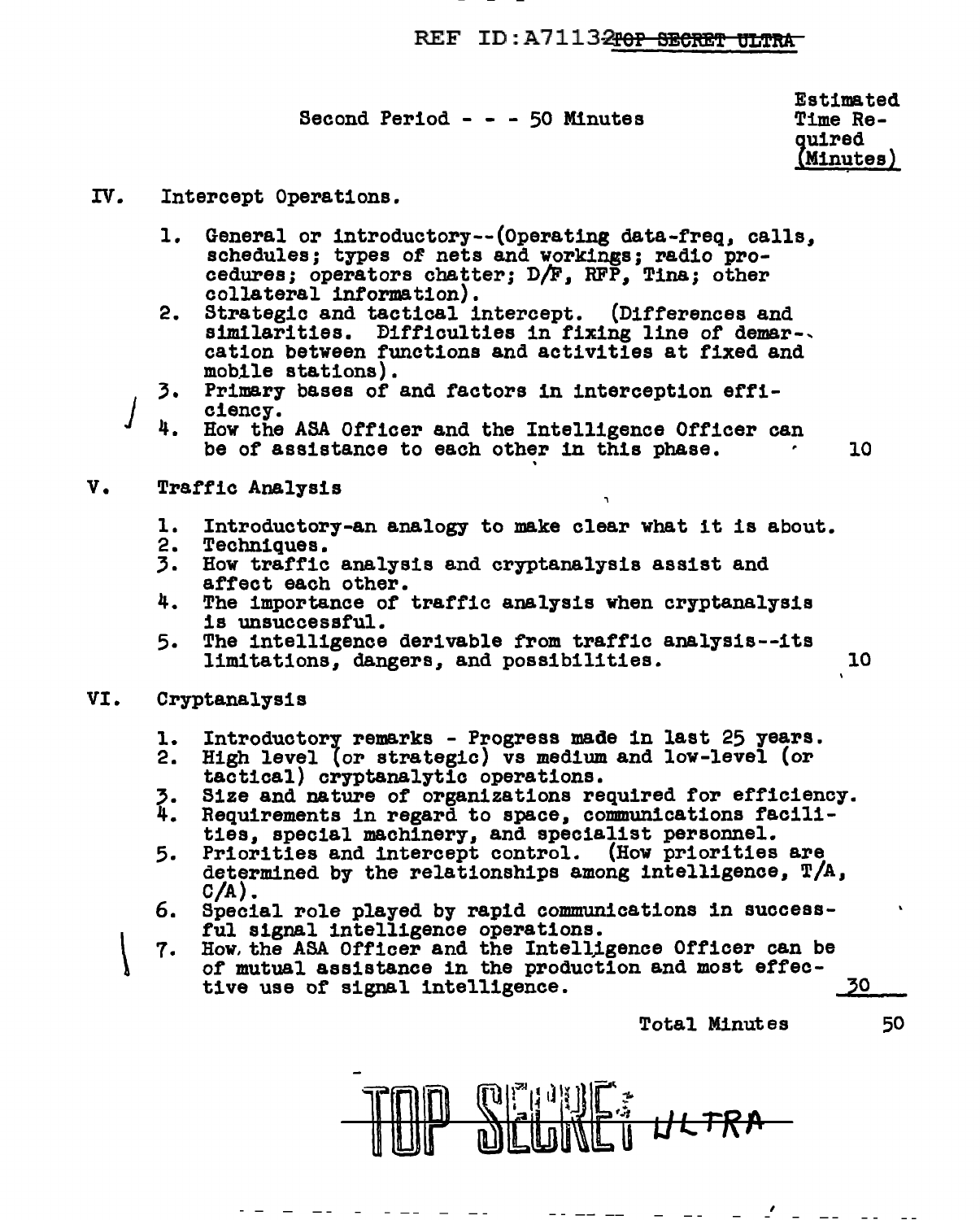REF ID:A71132 TOP SEORET ULTRA

Third Period  $- - 50$  Minutes

Estimated Time Required Minutes)

VII. Communications Security-The othe~ of the Siamese Twins. 1. Introductory: scope, definitions and components of communications security. 2. Importance of communications security in modern signal communications; and a few examples of insecur-<br>ity and their consequences.  $3.$ <br> $4.$ Communications security is a respponsibility of command. Responsibilities of Intelligence Officer. 5. Responsibilities of ASA Officer. 6. Security measures: physical security; cryptographic security-authorized codes and ciphers when properly used give adequate security; transmission security. Different levels of security: high-grade; medium-grade; low-grade. *1·*  8. Modern crypto-mechanisms; their possibilities and limitations; effects of misuse; necessity for indoctri-9. Problems of plain language transmissions and approved circuits. 10. Problems of coordination in Joint and Combined communications. 11. Evaluation of our security as seen through TICOM operations.  $12.$ Tactical traffic of small units-where most of present- day insecurity arises.  $\sqrt{13}$ . How the Intelligence Officer can assist. 40 VIII. Friendly traffic analysis, cover, and deception.  $\sim$  1. Effect of our knowledge of T/A techniques on our own security. 2. Strategical and tactical  $T/A$ .<br>3. Cover and deception. 4. Coordination required.<br>5. Examples of accomplishments. 10 Total Minutes 50